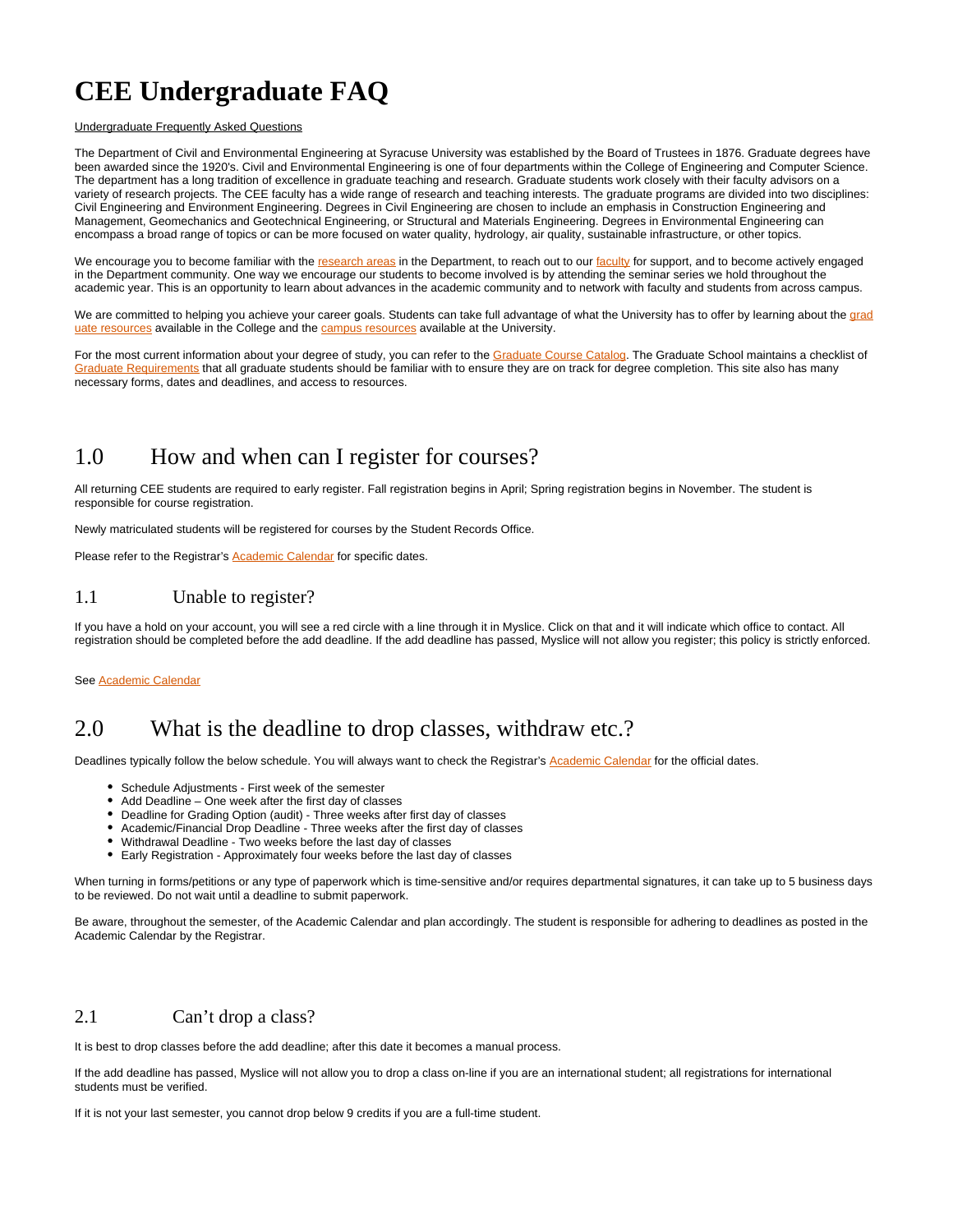Did you turn in your last semester memo? (If it is your last semester and you filed your diploma request when you early registered, you should have received your last semester memo during the first two weeks of classes.)

See [Academic Calendar](https://www.syracuse.edu/academics/calendars/)

## 3.0 How do I enroll in an Independent Study?

Independent Study courses require the submittal of a Proposal to the Registrar's Office. The student will coordinate with a faculty member on the requirements of the Independent Study and criteria for assessment. After the faculty sponsor (must be f/t faculty from CEE) completes and signs the Proposal for Independent Study, the student must email the form to [Nicholas Clarke,](mailto:niclarke@syr.edu) who will obtain the advisor's and Program Director's signatures.

After the Program Director approves, it will be forwarded to the Student Record's office (with a cc to student) for Dean's approval. They will forward it to the Registrar. The Registrar's office will post the Independent Study to your course registration. (Please allow 7-10 business days or longer during high volume periods).

[Proposal for Independent Study Course](https://syr.edu/registrar/forms/Proposal_for_Independent_Study_Course.pdf)

#### 4.0 Can I retake double-numbered coursework?

Some courses are double-numbered and have both undergraduate and graduate level sections available (typically as 400-/600-level courses). This allows both undergraduate and graduate students to take the same course, with additional coursework required of graduate students.

Students are prohibited from taking both levels of a double-numbered course. A student that completes the undergraduate-level section may **not** later complete the graduate-level section.

#### 5.0 Is there a requirement to be in class on the first day?

Attendance in classes is expected in all courses at SU beginning with the first day of classes. Students who do not arrive and attend classes starting on the first day of their classes may be academically withdrawn by their college or departments as not making progress toward degree by failure to attend.

## 6.0 I'm newly hired by the department. What should I do? How do I get paycheck /direct deposit?

Make sure that you register as soon as open enrollment starts. Failure to register on time will mean you are not a student and thus cannot receive an assistantship appointment.

All employees are STRONGLY encouraged to sign up for Direct Deposit. Step-by-step instructions are found [here.](https://bfas.syr.edu/comptroller/payroll/enroll-update-cancel-your-direct-deposit/) Please contact Payroll at [payroll@syr.](mailto:payroll@syr.edu) [edu](mailto:payroll@syr.edu) or 315-443-4042, option 2. Should you have any further questions, please email [Weisi Liu](mailto:wliu27@syr.edu)

Information for new hires (have a PDF to Link to)

[Payroll Direct Deposit Request Form](https://answers.syr.edu/download/attachments/152702121/Payroll-Direct-Deposit-Request-Form.pdf?version=1&modificationDate=1637249413000&api=v2)

[I-9 instructions](https://answers.syr.edu/download/attachments/152702121/I_9-instructions-Spring-2021.pdf?version=1&modificationDate=1637249326000&api=v2)

## 7.0 I'm an hourly paid student. How do I complete my timesheet?

Timesheet instructions are found [here.](https://answers.syr.edu/display/PSHCM/How-To+Guides) Be sure to submit timesheets based on time actually worked. Submitting timesheets for pay periods in the future is not permitted.

Please contact the department's budget manager if you believe FICA taxes are being withheld from your paycheck in error.

#### 8.0 Can a student use ROTC courses to satisfy the SS/HUM requirement?

No, unless the ROTC courses in question have the approved SS/HUM prefixes.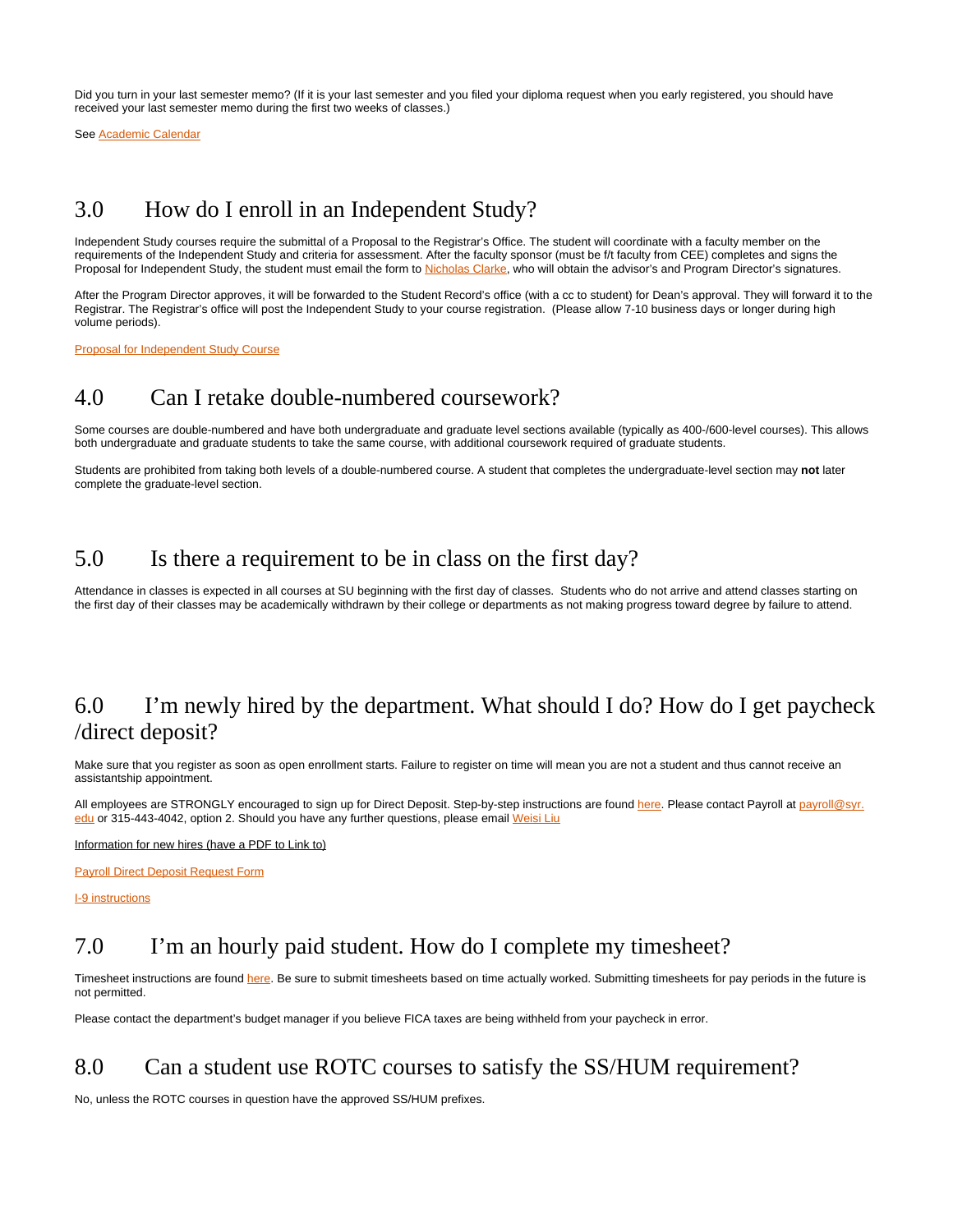## 9.0 Can language courses be used as professional electives?

No, they can only be used as SS/HUM electives.

## 10.0 Can ROTC courses be used as professional electives?

No, unless they are offered with prefixes found in the list of Schools/Colleges and Departments approved for professional electives.

## 11.0 Can Independent Study courses be used as professional electives?

Yes, if they are registered as 300 or above in the approved list of Schools/Colleges or Departments, and endorsed by the student's advisor, the instructor and the department chair.

## 12.0 Can Physical Education courses be used as free electives?

No, physical education courses cannot be used by engineering students to count as free electives.

## 13.0 What are technical electives?

Technical electives are upper level courses (courses numbered 300 and above) with the CEE prefix. Courses without the CEE prefix can be used as technical electives only through petition. These petitions will only be approved if the course is equivalent to courses that are typically offered in civil and environmental engineering departments.

#### 14.0 Can Independent Study courses be used as technical electives?

Yes, if they are registered as CEE 490, and approved by the student's advisor, the instructor and the department chair.

#### 15.0 Can a student take a course and its required prerequisite(s) concurrently?

No. Before a student can enroll in a course, all the required prerequisites must be successfully completed.

#### 16.0 What is the difference between the course sequence WRT 105, WRT 205 and ENL 211, ENL 213?

WRT 105 and WRT 205 are for students whose native language is English. ENL 211 and ENL 213 are for students whose native language is not English. It is possible for students whose native language is not English to take WRT 105 and WRT 205 in place of ENL 211 and ENL 213, but they must get approval from the director of the Writing Program. Students whose native language is English cannot take ENL 211 and ENL 213 in place of WRT 105 and WRT 205.

## 17.0 Are there designated minors that a student can take?

A list of official minors is given in the [SU Bulletin-Undergraduate Course Catalog](http://coursecatalog.syr.edu/). The list is updated periodically when new minors are approved (or dropped). The required coursework for each minor is described in the Bulletin.

## 18.0 Can an undergraduate student take 600 level graduate courses?

An undergraduate student can take 600 level graduate courses by submitting a petition. Seniors are often well-prepared for these courses, and are encouraged to consider them as technical or professional electives. However, undergraduate students are not allowed to take course numbered 700 or above.

## 19.0 Can a student take courses outside of SU to count toward his/her degree?

Yes, provided that the course credits and content are comparable to those of the SU course and that a petition is filed and approved. Also, the student must obtain a grade of C or better for the course to be transferable. Note that only the course credits but not the course grade, will be transferred. Courses taken outside of SU will not be used to compute the student's GPA, nor can they be used to flag any grades on the student's transcript.